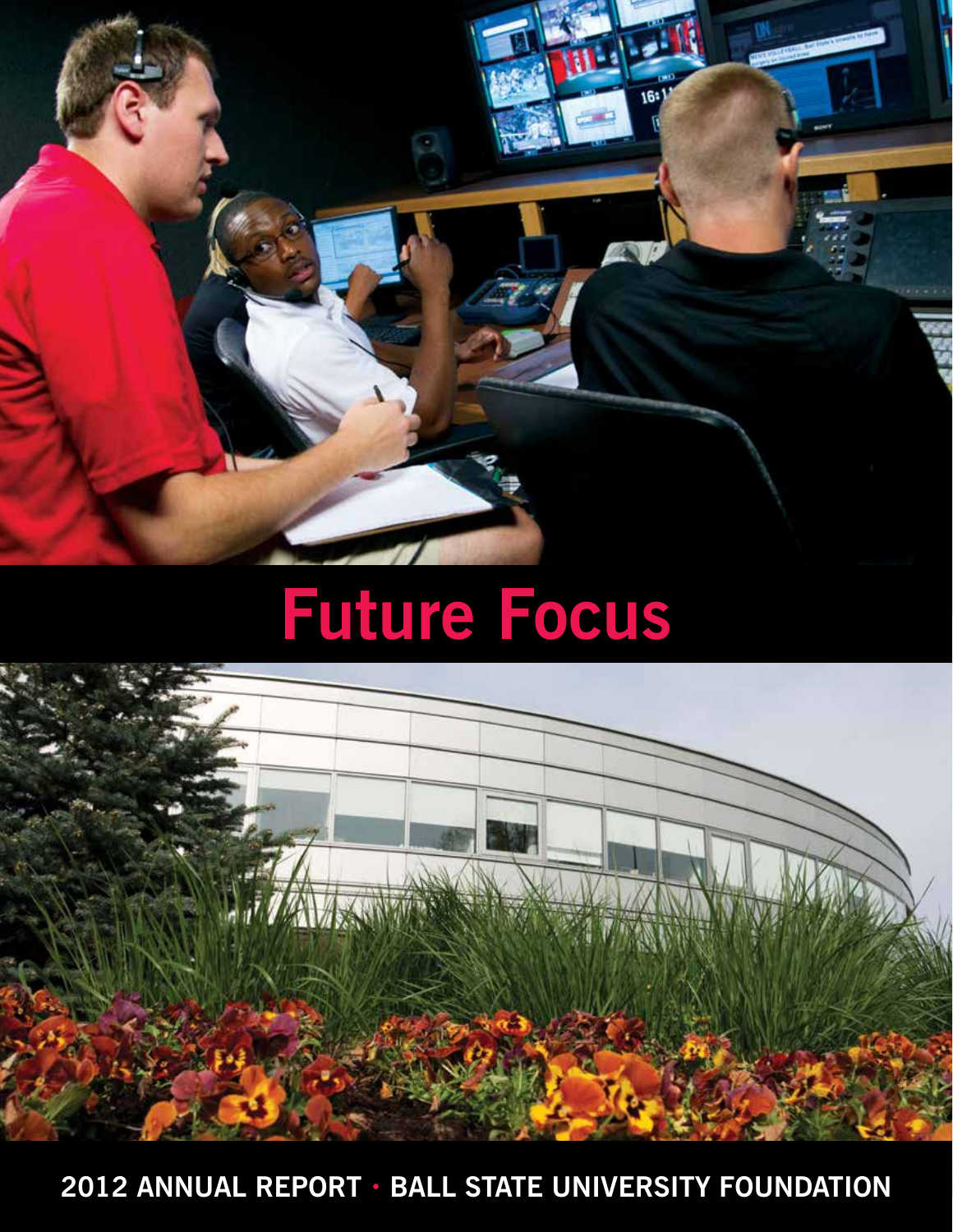## **Future Focus**

### **Dear alumni and friends:**

This year's annual report provides a view of our past, present, and future.

We are concluding our 2007–2012 strategic plan, which has provided a comprehensive road map for advancing our mission of delivering maximum sustainable support to the university. Successfully completing the objectives of this plan has helped us grow as an effective partner of the university and inspired new initiatives in donor stewardship, investment management, and governance.

The foundation remains a strong financial partner of Ball State University, even in the midst of a recovering economy. With assets totaling more than \$196 million, the foundation provided more than \$13 million in support to Ball State during fiscal year 2012, with planned gift expectancies now exceeding \$90 million. We engaged Perella Weinburg Partners to manage our investment portfolio, working with our chief investment officer. Our relationship with this firm is built upon a rigorously defined outsourcing model and strong oversight by our Investment Committee.

Work on a new strategic plan is nearing completion. It will guide our efforts through the year 2017 and will focus on fund stewardship, philanthropy, service, communications, and board/staff development. The foundation will be diligent in executing the new plan in a way that permits us to seize the opportunities and challenges before us.



Stetan Stude wer

Stefan S. Anderson Chairman, Board of Directors Ball State University Foundation

cuil 1) Bellevans

David W. Bahlmann President and CEO Ball State University Foundation

The next year will be one of transition: new leadership, a new strategic plan, and a new investment management process. As we focus on these and other future possibilities, we wish to take a thoughtful pause to thank alumni and friends for their ongoing generosity and support as well as board members and staff for their talent, drive, and passion. These strong partnerships will help assure a promising future.

## **A Look Back at Education Redefined: Strategic Plan 2007–2012**

**When our 2007–2012 strategic plan was drafted, we were confident that the end result would be transformational.** Our first long-term plan was a catalyst for future growth. It inspired us to reach higher, work hard, embrace change, and challenge the future.

We imagined that we could build a more advanced, sophisticated organization. The outcome of completing these six goals, highlighted below, exceeded our expectations.

#### **Service to Constituents**

#### **Offer unparalleled service to the university, donors, and beneficiaries.**

Communication and solutions were the essential elements of this goal. By obtaining feedback through surveys and other methods, we identified and made improvements to programs for these audiences. Through print, electronic, and web communications and special events, alumni and friends discovered the many ways to contribute to the university as well as receive the personal benefits of giving. In addition, improvements in fund reports provided donors with more timely, informative, and accurate accounts of their funds.

#### **Investment Management**

#### **Utilize investment management strategies to prudently maximize long-term performance.**

Challenged to maximize long-term performance for a growing asset base, we created innovative strategies which included hiring new investment advisors and changing our staff structure. Previously operating under a traditional consultant model, we implemented a variation of the outsourced chief investment officer (CIO) model.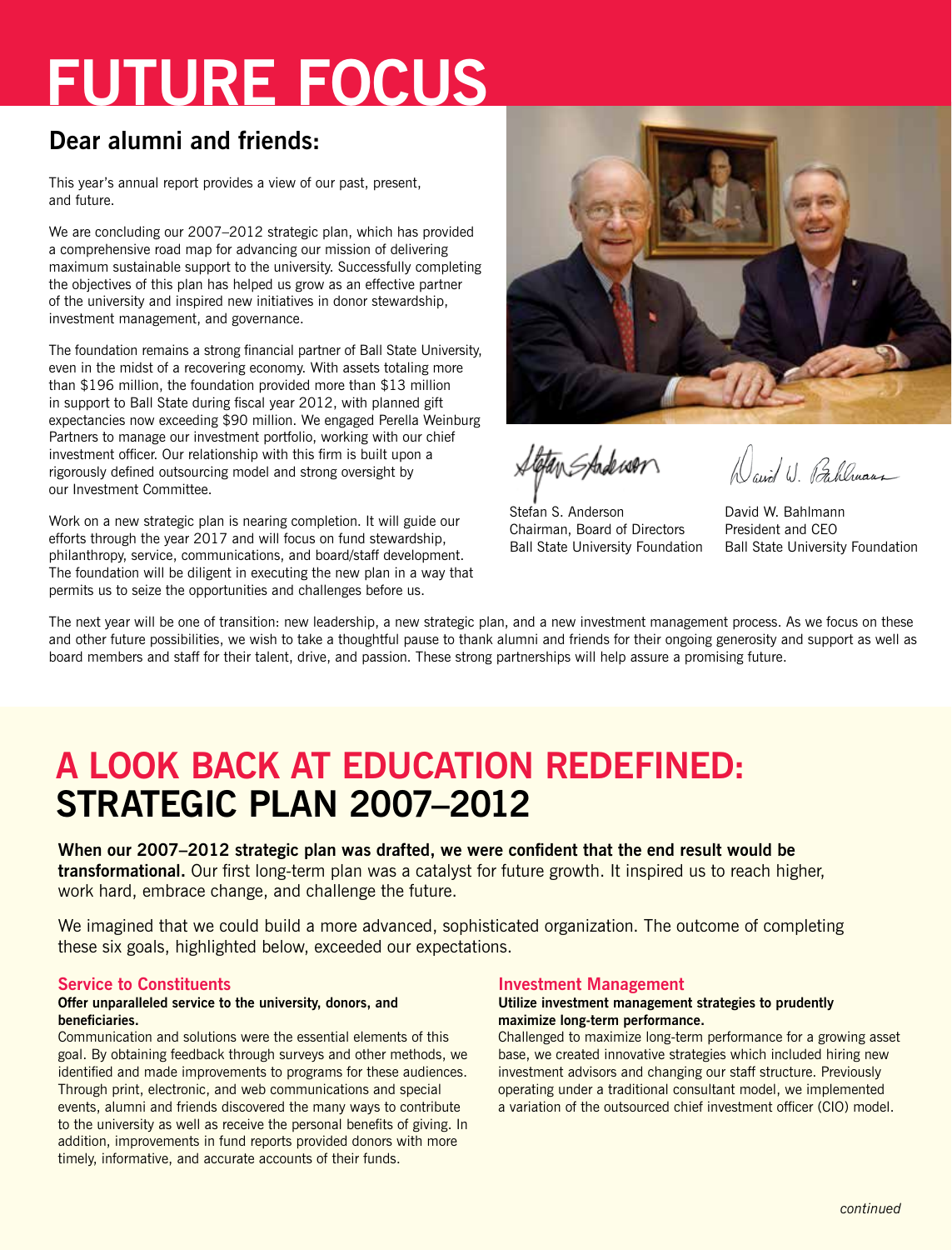Our Investment Committee retains the responsibility for setting investment policy and objectives, expressed in part through our strategic asset allocation. The committee is supported by Thomas Heck, internal CIO, and our new investment advising firm, Perella Weinberg Partners (PWP). Unlike in the consultant model, PWP has the responsibility for implementing major decisions with the support and participation of the CIO, including taking tactical positions (within the strategic asset allocation ranges) and manager selection. Our partnership with PWP provides the investment resources that we could not afford to build internally on our own.

#### **Fundraising**

#### **Become an active participant and catalyst in the university's fundraising initiatives.**

This goal inspired us to build a culture of fundraising, and foundation board and staff actively participated in the university's advancement activities through their time, treasure, and talent.

Ball State Bold: Investing in the Future, the university's most ambitious, comprehensive campaign, was highly successful, with more than 65,000 generous donors investing more than \$210.8 million—surpassing the \$200 million goal. New and matured planned gifts totaled more than \$64 million, exceeding the \$50 million goal and increasing membership in Beneficence Society. Improvements were also made in campaign tracking and reporting.

#### **Volunteer and Staff Development**

#### **Engage in ongoing development and succession strategies to ensure board and staff effectiveness.**

Before this strategic plan was created, we knew there would be a significant turnover in the foundation's volunteer leadership due to board member term limits. This sparked an initiative to recruit top level executives and professionals—many of them Ball State graduates—from all over the country with diverse skills that would add value to our organization. Plans for filling board member vacancies were also formulated. Providing outside learning opportunities for board and staff allowed this group to keep informed about best practices and helped them stay current.

#### **Organizational Structure**

#### **Pursue an organizational structure that optimizes endowment management and investment functions and maximizes board engagement.**

We made enhancements to our organizational structure through the work of an Organizational Task Force, chaired by board member Penny Ralston. The process started with an extensive survey to examine board members' commitments and responsibilities. The task force branched into two subcommittees: Content and Structure, which focused on board composition, meeting efficiency, and utilization of board committees, and Board Member Engagement, which examined operational processes, accountability, engagement and mentoring and orientation of new members. As a result, we restructured our board meeting operational plan, developed an extensive board member mentoring program, added several new outstanding board directors, and revised the board member orientation process.

#### **Integrated Operational Model**

#### **Facilitate positive interactions and working relationships with internal and external audiences.**

A new operational model was designed to enable the foundation to work in partnership with university departments, constituents, volunteer and administration bodies, students, faculty, and donors. By reviewing and updating the memorandum of understanding, the university and foundation (an independent nonprofit) secured and managed private support, and promoted and expanded internal communications. In addition, immersive learning opportunities were created within the foundation environment in the areas of communications, financial accounting, and investments, providing extensive work experiences for several university students.



"The pace of the foundation's evolution is intensifying, and the future will be ripe with challenges and rich with opportunities. Specifically, the ensuing years could easily be described as transformational for the foundation."

—Anthony L. Schneider, foundation board chairman (2006–2008), 2007–2012 strategic plan task force member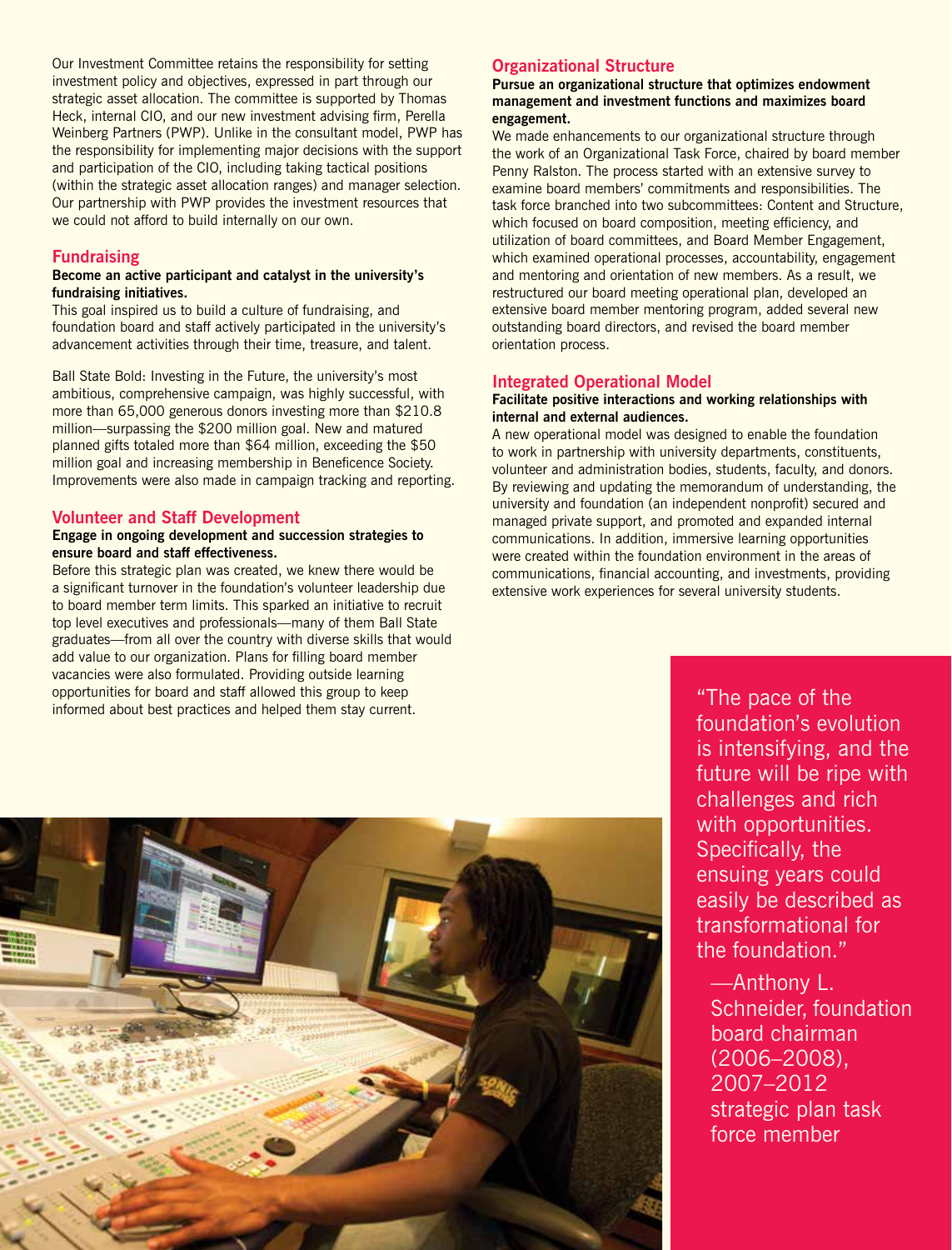## **Building a Plan for the Future**

The Strategic Plan Task Force, chaired by foundation Vice Chairman Peter Campanella, began developing the 2012–2017 plan in November 2011. Following working sessions, facilitated by Provost Terry King, to identify strengths, challenges, and opportunities, the work has been carried forward by teams of staff and board members. The new foundation plan is designed to parallel and support the university's 2012–2017 strategic plan, which has four goals:

- Providing distinctive, high-quality educational experiences
- Becoming a recognized leader for educational innovation
- Investing in an increasingly vibrant and integrated university community
- Advancing Indiana through student engagement and faculty expertise.

The foundation's new strategic plan will be completed and presented to the board of directors in November and will substantially contribute to our strength as a partner of the university. The new plan focuses on investment and fund management, board and staff development, philanthropy, communications, and stewardship and fiduciary responsibility. A formal plan will be published later this year.

#### **Investment and Fund Management**

*Team: Board members Richard Emens and Charles Harper and staff member Thomas Heck, CIO*

Directives for targeting improvements in investment and fund management will include:

#### **Measure and Manage Risk**

- Develop risk management policies
- Develop reporting and monitoring tools
- Balance investment return and risk objectives with financial risk tolerance
- Assess changes to the structure of Expendable, Stable Value, and Legacy funds



#### **Strategize Asset Allocations**

- Evaluate investment objectives and the strategic asset allocation
- Research new return enhancement and risk management strategies

#### **Review Governance and Staff Structure**

- Create an Investment Subcommittee and evaluate the delegation of investment roles and responsibilities among the Investment Committee, the subcommittee, the CIO, and the investment advisor
- Develop an investment education program for board members
- Evaluate performance of the CIO and investment advisor

#### **Track Cash Flow and Debt Management**

- Review policies and procedures
- Measure portfolio liquidity against projected cash flows

#### **POLICY ASSET ALLOCATION, FISCAL YEAR 2012**



#### **Board and Staff Development**

#### *Team: Board members Penny Ralston and Michael Smith and staff member David Bahlmann, president/CEO*

This goal will feature a three-step strategy aimed to develop board and staff effectiveness:

**Step 1. Selection:** Continue to select and recruit the most innovative board members and professional staff based on their expertise in financial management and philanthropy and their capacity to give and engage with the university and its fundraising initiatives.

**Step 2. Development:** Create a passionate and committed board and professional staff by matching the needs of the foundation with individual skills, become more transparent about individual commitments, enhance board member orientation and the mentoring processes.

**Step 3. Engagement:** Improve our performance-based culture by focusing on engagement, based on board member and staff expectations, focusing on fundraising initiatives, and offering appropriate tools, resources, and continuous education.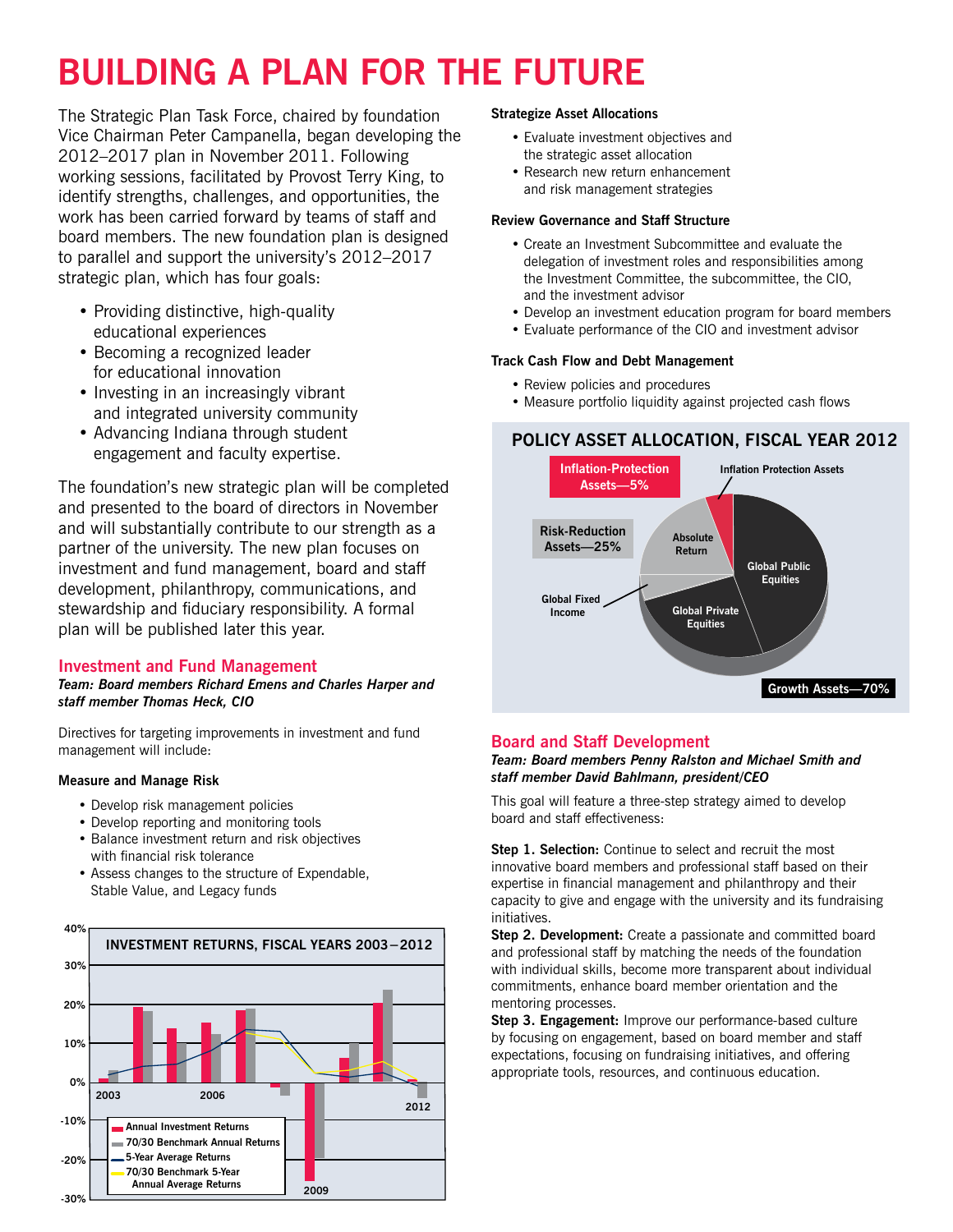#### **Philanthropy**

#### *Team: Board members Stefan Anderson and Hudson Akin and staff member Philip Purcell, vice president for planned giving and endowment stewardship*

The philanthropy goal calls for stepping up our role as a resource for the university's fundraising activities. The essence of this goal derives from our mission to provide maximum sustainable support to the university and from our vision statement, which commits us to promoting and facilitating a culture of philanthropy.

#### **Build a Better Culture of Philanthropy**

- Educate and engage board members in fundraising initiatives and create a Philanthropic Engagement Committee
- Align structures, processes, and budgets to better support the university's philanthropic endeavors

#### **Serve as a Fundraising Resource**

• Maintain strong partnerships with the university's fundraising staff, with foundation board members providing assistance in cultivation, prospect identification, event hosting, and fundraising activities

#### **Provide Financial Support**

• Facilitate 100 percent board participation in annual giving, comprehensive campaigns, and planned giving efforts

#### **Elevate the Planned Giving Program**

- Help facilitate \$25 million in new endowment gifts (\$5 million per year)
- Achieve \$15 million in new planned gift expectancies (\$3 million per year)
- Enlist 100 new Beneficence Society members (20 per year)
- Continue educational and communications programs to promote planned giving

#### **Communications**

#### *Team: Board members Donna Oklak and Jan Abbs (emerita) and staff member DeAnna May, associate vice president for communications*

The focus of this goal will be to improve internal communications as well as interactions with the university, donors, and other constituencies.

#### **Inform and Educate Alumni and Friends**

- Make ongoing enhancements, incorporate new technology, and introduce best practices to the existing integrated communications plan
- Work with Cardinal Funds Inc. to create a communications plan promoting donor advised funds and fundraising initiatives for Ball State colleges, programs, and Greek funds
- Continue making improvements to donor fund reports



#### **SUMMARY OF FINANCIAL ACTIVITY 1951−2012**



#### **Enhance Internal Communications**

- Build a private online forum for interaction between board members and staff
- Offer board materials, resources, orientation materials, and communications pieces in an electronic format
- Create opportunities for formal and informal meetings with university staff and students while board members are on campus for board meetings

#### **Stewardship and Financial Responsibility**

#### *Team: Board members Mark Ervin and Tony Smith and staff members Jeffrey Lang, vice president for operations and treasurer, and Tracy Curtis, controller*

This goal will focus on our internal operations that are critical to providing proper management and stewardship of donor funds.

#### **Create and Maintain Efficient Financial Operations**

- Execute a cross-training/backup plan for staff development
- Evaluate the investment function of the outsourced CIO model
- Collaborate with the university in the design and implementation of the new donor management system and evaluate other system integrations
- Educate board members on financial operations
- Ensure proper recording of gifts and timely production of receipts to donors

#### **Provide Attainable Support**

• Meet the needs of Ball State while maintaining sufficient unrestricted fund levels at the foundation by continual evaluation of the spending policy, investment policy, and outsourced CIO performance

#### **Meet Compliances**

• Review and maintain compliances with applicable laws, regulations, and policies including timely tax filings, audit reports, and the Uniform Prudent Management of Institutional Funds Act (UPMIFA)

#### **Focus on Accountability to Donors**

• Continue to provide outstanding service to our donors and constituents through accurate receipting, timely financial reports, and donor fund reports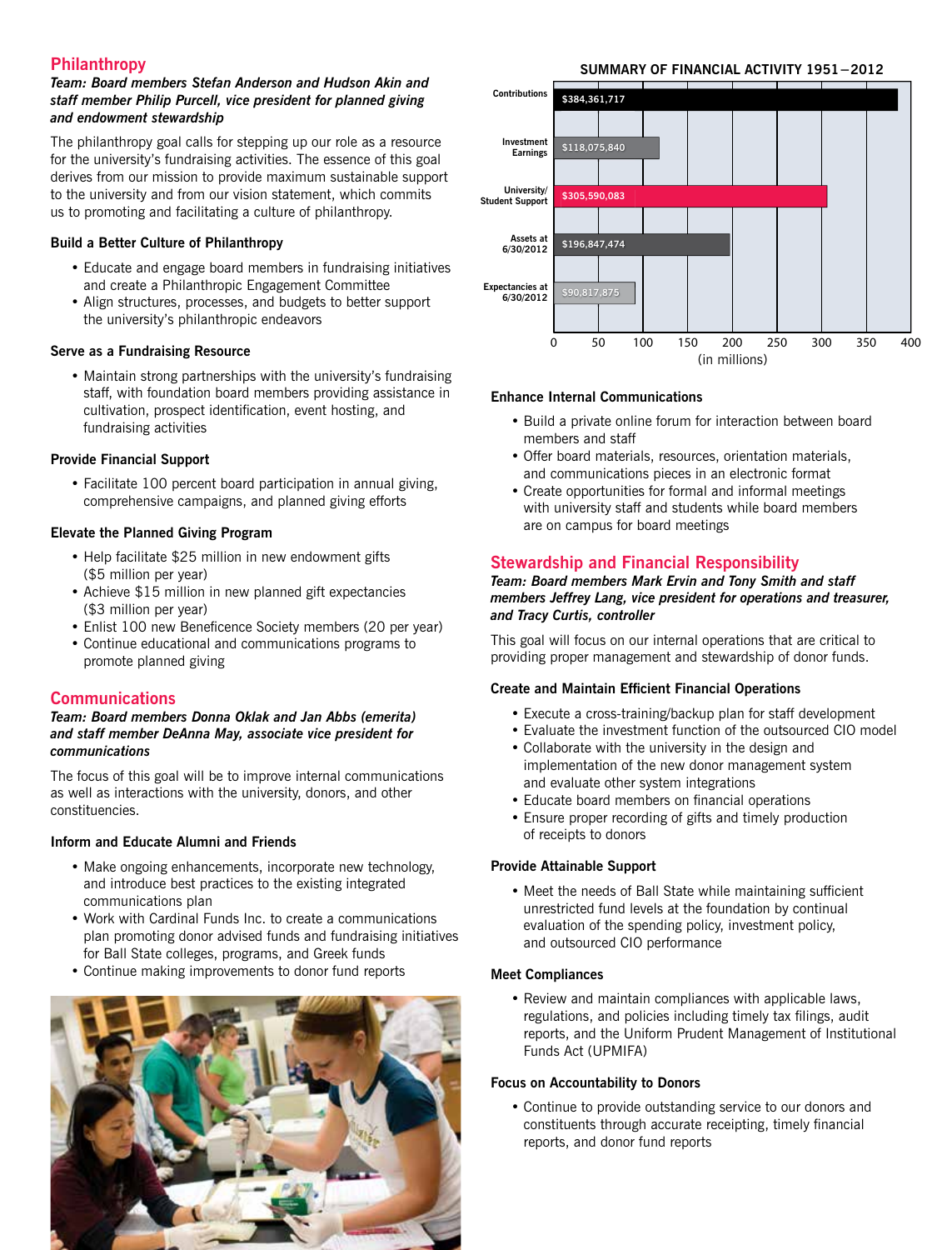## **A Time of Transition**



With our sights set on opportunities for future growth, a transition of leadership is also on the horizon. We have always been blessed with strong, dedicated leaders who have built a sturdy platform for their successors. Momentum will be maintained.

#### **Ball State University Foundation Board of Directors**

Just like those before him, foundation Chairman Stefan S. Anderson has packed a lot of work into his two-year term. His primary charge was to guide the foundation through the completion of the goals and objectives of the 2007–2012 strategic plan and, with Vice Chairman Peter Campanella, lead the national search for a new president and CEO to follow the retirement of David Bahlmann. His term faced the challenge of directing the organization through unusual economic times and rollercoaster investment returns while maintaining ongoing support to the university.

In November 2012, Anderson will pass the gavel to Campanella, who will serve as chairman through 2014. Campanella has been the leader in drafting the foundation's 2012–2017 strategic plan.

#### **Ball State University Foundation**

In its more than 60-year history, the foundation has become a vital financial partner for the university, providing more than \$300 million in support for scholarships, programs, and buildings and more than \$90 million in planned gift expectancies for future university support.

At the helm for the past 22 years has been David W. Bahlmann, who will retire as president and CEO in January 2013. A recent national search led to the appointment of a 23-year higher education veteran, Cherí E. O'Neill. She will become just the fourth CEO in the foundation's history. O'Neill is the executive director of the Alpha Chi Omega national women's fraternity, the Alpha Chi Omega Foundation, and the Alpha Chi Omega National Housing Corporation. She joined Alpha Chi Omega as a Ball State student.

#### **A Legacy of Leadership**

John Quincy Adams once said, "If your actions inspire others to dream more, learn more, do more, and become more, you are a leader." The foundation board and staff have had the good fortune of closely working with a longtime leader who possesses all of these admirable qualities: David W. Bahlmann.

He has helped make the foundation a national model among its peers. He has inspired board members, his staff, his peers, and others to reach higher. He has been a mainstay during a critical time in the foundation's history as we've experienced tremendous growth, challenges, and triumphs. Most importantly, he has helped nourish the important partnership between foundation and the university it serves.

Bahlmann has been recognized nationally for his leadership in university foundation management through his work with the Council for Advancement and Support of Education (CASE) and Association of Governing Boards of Universities and Colleges (AGB). He has frequently written and spoken for national audiences, positively representing Ball State University on a national stage.

He leaves a legacy of leadership as an exemplary planner, teacher, advisor, and ambassador. The foundation board and staff, university, and others he has inspired along the way say thank you to Bahlmann for always expecting the best from himself and motivating us to follow suit.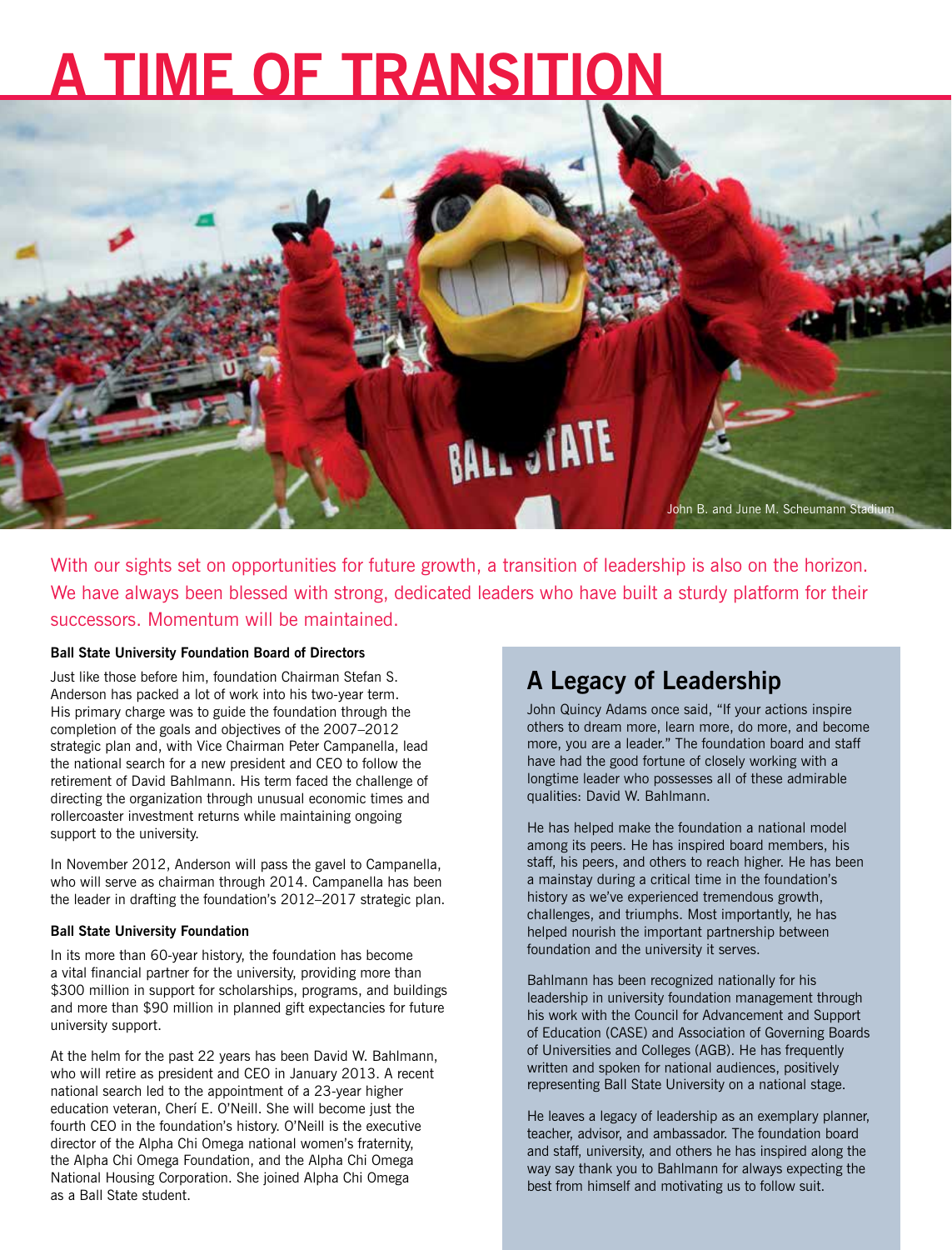#### **Ball State University Foundation Board**

#### **Stefan S. Anderson**

- Joined foundation board in 2005
- Retired chairman, president, and CEO of First Merchants Corporation and the First Merchants Banks
- Graduate of Harvard University, MBA from the University of Chicago
- Received an honorary degree from Ball State in 1993
- Served as national chairman for Ball State's first capital campaign, Wings for the Future, and chaired the Ball State Annual Fund Campaign

#### **Peter F. Campanella**

- Joined the foundation board in 2002
- Retired CEO of World Kitchen, formerly Corning Consumer Products Company
- Received a bachelor's degree in social science from Ball State in 1967
- Participated in the Executive Leadership Interview Series for Miller College of Business
- Provides pro bono consultation for a number of not-for-profits

#### **David W. Bahlmann**

- Current president and chief executive officer of the Ball State University Foundation, which he joined in 1990
- Previously served as the national chief executive officer of both Camp Fire Boys and Girls (now Camp Fire Inc.) and Big Brothers/Big Sisters of America
- Possesses a broad range of professional experience including 15 years in law (having served as a prosecuting attorney, a legal advisor to the speaker of the Indiana House of Representatives, and a practicing attorney), and 42 years in agency administration
- Received the CASE Institutionally Related Foundation Service Award (2005) and the AGB Distinguished Service to Public Higher Education Award (2011)
- Earned a bachelor of arts in economics from Hillsdale College and a juris doctor from Valparaiso University School of Law

#### **Cherí E. O'Neill**

- Executive director of the Alpha Chi Omega national women's fraternity, the Alpha Chi Omega Foundation, and the Alpha Chi Omega National Housing Corporation
- Recently led Alpha Chi Omega Foundation through a multimillion-dollar fundraising campaign, the largest in the organization's history
- Earned bachelor of science in English from Ball State in 1989
- Will begin her work as president and CEO of the foundation on January 1, 2013



### **Financial Comments for Fiscal Year 2012**

Alumni and friends of Ball State University made total contributions of more than \$9 million in fiscal 2012. This brings the total contributions made to the foundation since 1951 to more than \$384 million. During fiscal year 2012, the foundation provided \$13 million in support to Ball State. Total support provided Ball State since 1951 is now more than \$305 million.

During the year, there were some significant changes in the foundation's investment structure. After extensive investigation by our board and staff, the foundation adopted an outsourced investment model and hired Perella Weinberg Partners (PWP) as the provider. This model provides additional resources for the investment process, creates better decision-making capabilities for volatile markets, and should lead to higher long-term investment returns.

The foundation also sold a significant real estate holding that had been gifted to us in a prior year, taking advantage of the favorable market for farm land.

The foundation's unrestricted net asset deficit during FY2012 increased due to underperforming financial markets. The elimination of this deficit and growth of unrestricted net assets is a priority of the foundation to make us a strong financial partner to Ball State University into the future.

The foundation manages total assets of more than \$196 million, representing endowments and available resources for the university and its students. Foundation planned giving expectancies (bequests, life insurance, and life income arrangements) grew to more than \$90 million as of June 30, 2012.

#### **New Endowments, Fiscal Year 2012**

Mary Jane Bergdoll Scholarship Fund Browning Day Mullins Dierdorf Architects Scholarship Georgia M. Burns Scholarship in Memory of Grace Woody Raymond E. Burns and Georgia M. Burns Memorial Scholarship Marsha Casey Nursing Endowment Emens Scholarship in honor of Frank and Judy Bracken Marilyn K. Glick Center for Glass Endowment Fund Greenwalt/Templeton Family Fund Robert Thomas Holmes and Emma Bauman Holmes Scholarship Harry Howick Memorial Scholarship Grace Jackson Teachers College Scholarship William Moser and Ball State University Better Business Bureau **Scholarship** Dr. Mel Sharpe Excellence Fund for Public Relations Trimmer Scholarship Dr. Howard Trivers Memorial Scholarship Weidner Scholarship in Residential Property Management Walter M. Young and Juanita A. Young Huntington County **Scholarship**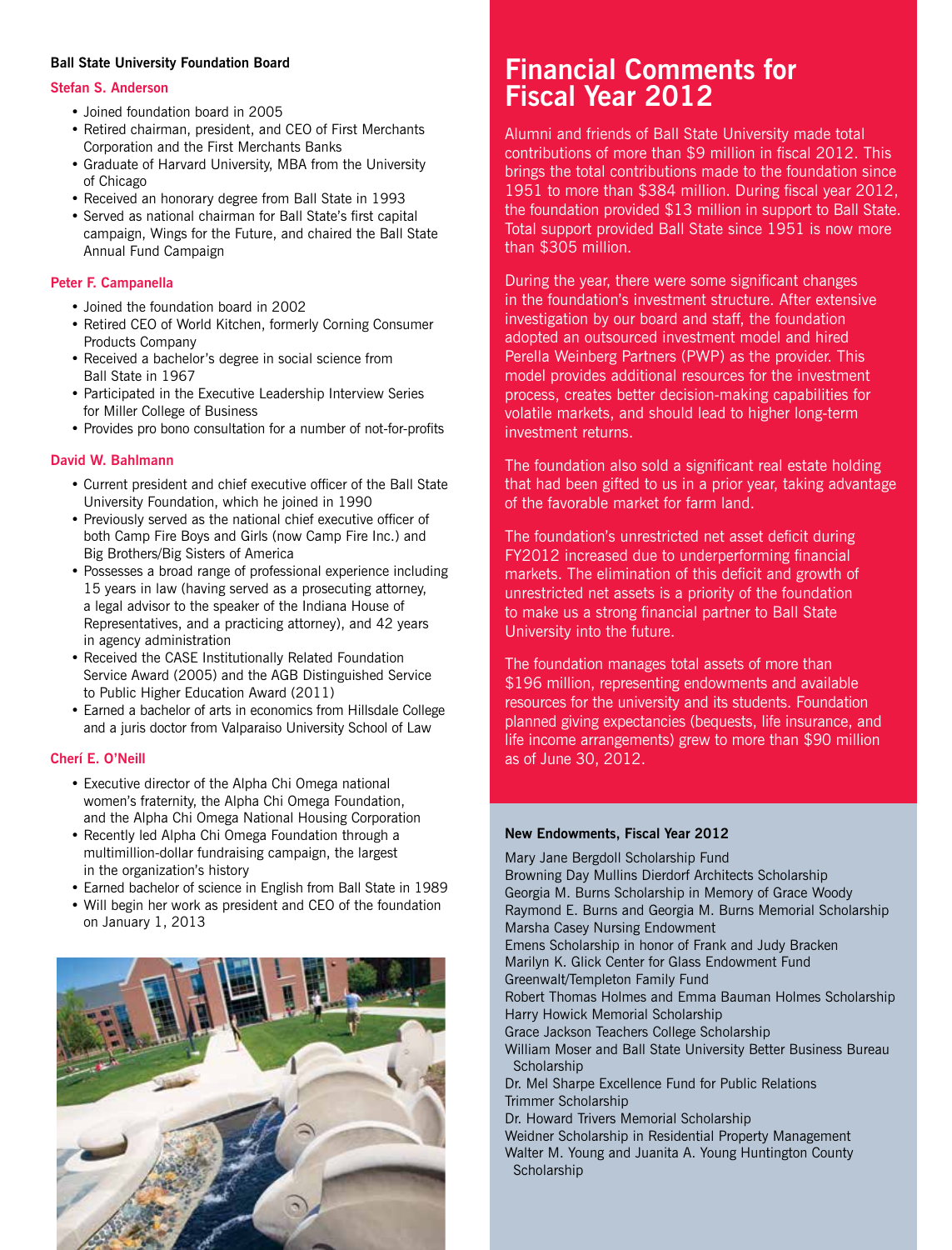

## **STATEMENT OF FINANCIAL POSITION**

| <b>Assets</b>                                         | 2012          | 2011          |
|-------------------------------------------------------|---------------|---------------|
| Cash and investments in marketable securities         | \$170,131,041 | \$167,636,011 |
| Contributions receivable                              | 12,663,328    | 16,062,546    |
| Beneficial interests in perpetual and external trusts | 3,501,435     | 4,013,150     |
| Investments in split-interest agreements              | 2,213,581     | 2,250,491     |
| Property and equipment                                | 4.075.907     | 6.374.504     |
| Other assets                                          | 4.262.182     | 2.876.166     |
| <b>Total assets</b>                                   | \$196,847,474 | \$199,212,868 |

#### **Liabilities**

| Accounts payable              | \$4,990,441  | \$3,092,232  |
|-------------------------------|--------------|--------------|
| University grants payable     | 741.508      | 1,341,508    |
| Accrued expenses              | 179.741      | 193.459      |
| Line of credit                | 4,454,000    | 2,500,000    |
| Term note payable             | 6,300,000    | 7.300.000    |
| Bond payable                  | 10,000,000   | 10,000,000   |
| Annuity and trust obligations | 3.162.346    | 2,381,063    |
| <b>Total liabilities</b>      | \$29,828,036 | \$26,808,262 |

#### **Net Assets**

| Unrestricted                     | (\$5,722,302) | \$531.465     |
|----------------------------------|---------------|---------------|
| Temporarily restricted           | 102.967.737   | 103.424.050   |
| Permanently restricted           | 69.774.003    | 68.449.091    |
| Total net assets                 | \$167.019.438 | \$172,404,606 |
| Total liabilities and net assets | \$196,847,474 | \$199,212,868 |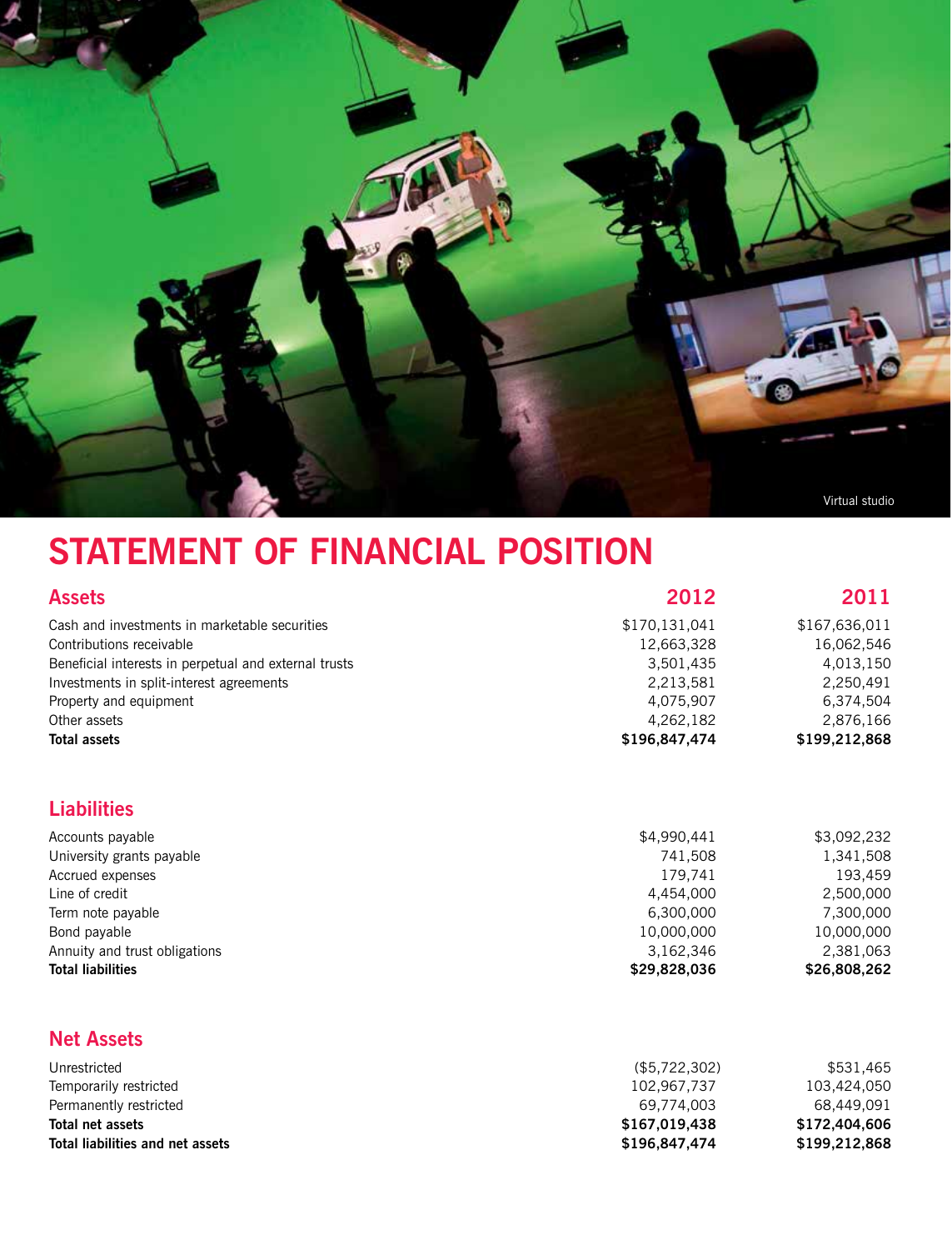## **STATEMENT OF FINANCIAL ACTIVITIES**

| <b>Total Foundation</b>                                                                                                                                                                                                                        | 2012                                                                                   | 2011                                                                                   |
|------------------------------------------------------------------------------------------------------------------------------------------------------------------------------------------------------------------------------------------------|----------------------------------------------------------------------------------------|----------------------------------------------------------------------------------------|
| Revenue, Gains, and Other Support                                                                                                                                                                                                              |                                                                                        |                                                                                        |
| Contributions and promotional activities<br>Investment income, including net realized and unrealized gains<br>Total revenue, gains, and other support                                                                                          | \$9,303,737<br>1,733,084<br>\$11,036,821                                               | \$13,572,000<br>27,706,819<br>\$41,278,819                                             |
| <b>Expenses</b>                                                                                                                                                                                                                                |                                                                                        |                                                                                        |
| University programs, including capital projects<br>Management and general<br>Fundraising<br><b>Total expenses</b><br>Change in net assets                                                                                                      | \$11,107,665<br>1,715,899<br>3,598,425<br>\$16,421,989<br>(\$5,385,168)                | \$12,740,852<br>1,629,140<br>3,531,949<br>\$17,901,941<br>\$23,376,878                 |
| <b>Unrestricted</b>                                                                                                                                                                                                                            |                                                                                        |                                                                                        |
| Revenue, Gains, and Other Support                                                                                                                                                                                                              |                                                                                        |                                                                                        |
| Contributions and promotional activities<br>Investment income, including net realized and unrealized gains<br>Operating support fees<br>Net assets released from restrictions and reclassifications<br>Total revenue, gains, and other support | \$938,910<br>(1,003,990)<br>1,133,948<br>9,099,354<br>\$10,168,222                     | \$2,216,576<br>16,390,478<br>953,514<br>10,956,934<br>\$30,517,502                     |
| <b>Expenses</b>                                                                                                                                                                                                                                |                                                                                        |                                                                                        |
| University programs, including capital projects<br>Management and general<br>Fundraising<br><b>Total expenses</b><br>Change in net assets                                                                                                      | \$11,107,665<br>1,715,899<br>3,598,425<br>\$16,421,989<br>(\$6,253,767)                | \$12,740,852<br>1,629,140<br>3,531,949<br>\$17,901,941<br>\$12,615,561                 |
| <b>Temporarily Restricted</b>                                                                                                                                                                                                                  |                                                                                        |                                                                                        |
| Revenue, Gains, and Other Support                                                                                                                                                                                                              |                                                                                        |                                                                                        |
| Contributions<br>Investment income, including net realized and unrealized gains<br>Operating support fees<br>Total revenue, gains, and other support<br>Net assets released from restrictions and reclassifications<br>Change in net assets    | \$6,661,744<br>2,710,656<br>(1, 117, 583)<br>\$8,254,817<br>(8,711,130)<br>(\$456,313) | \$9,872,060<br>10,746,383<br>(927, 976)<br>\$19,690,467<br>(10,095,998)<br>\$9,594,469 |
| <b>Permanently Restricted</b>                                                                                                                                                                                                                  |                                                                                        |                                                                                        |
| Contributions<br>Investment income, including net realized and unrealized gains<br>Operating support fees<br>Total revenue, gains, and other support<br>Net assets released from restrictions<br>Change in net assets                          | \$1,703,083<br>26,418<br>(16, 365)<br>\$1,713,136<br>(388, 224)<br>\$1,324,912         | \$1,483,364<br>569,958<br>(25, 538)<br>\$2,027,784<br>(860, 936)<br>\$1,166,848        |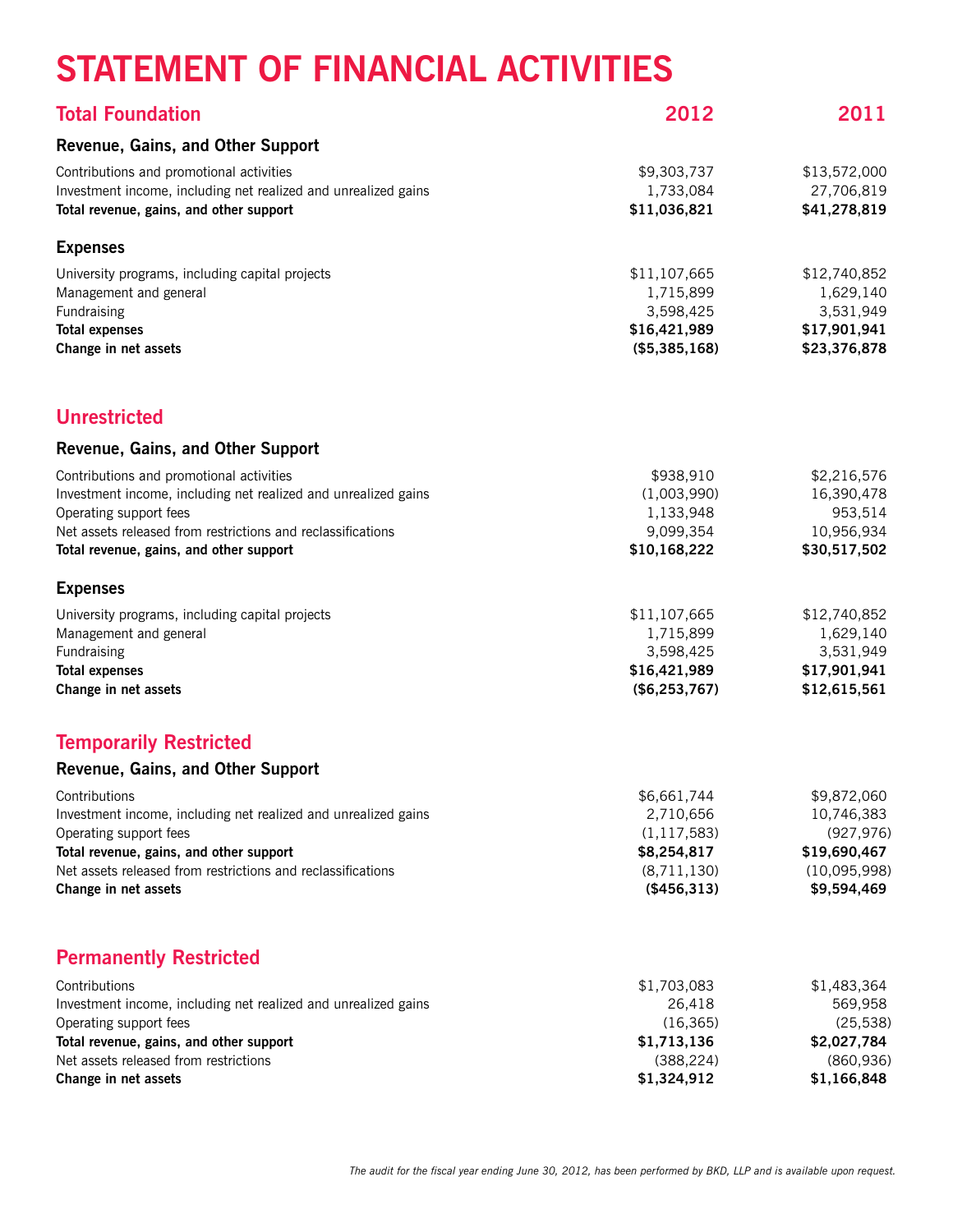"The task ahead is to start with a clean slate and seek the most effective means for supporting this ever-changing university in the years ahead. It is part of our culture and mission to expect our foundation to continuously improve and seek new horizons to support Ball State and its donors."

> Stefan S. Anderson, chairman (2010– 2012), Ball State University Foundation, Board of Directors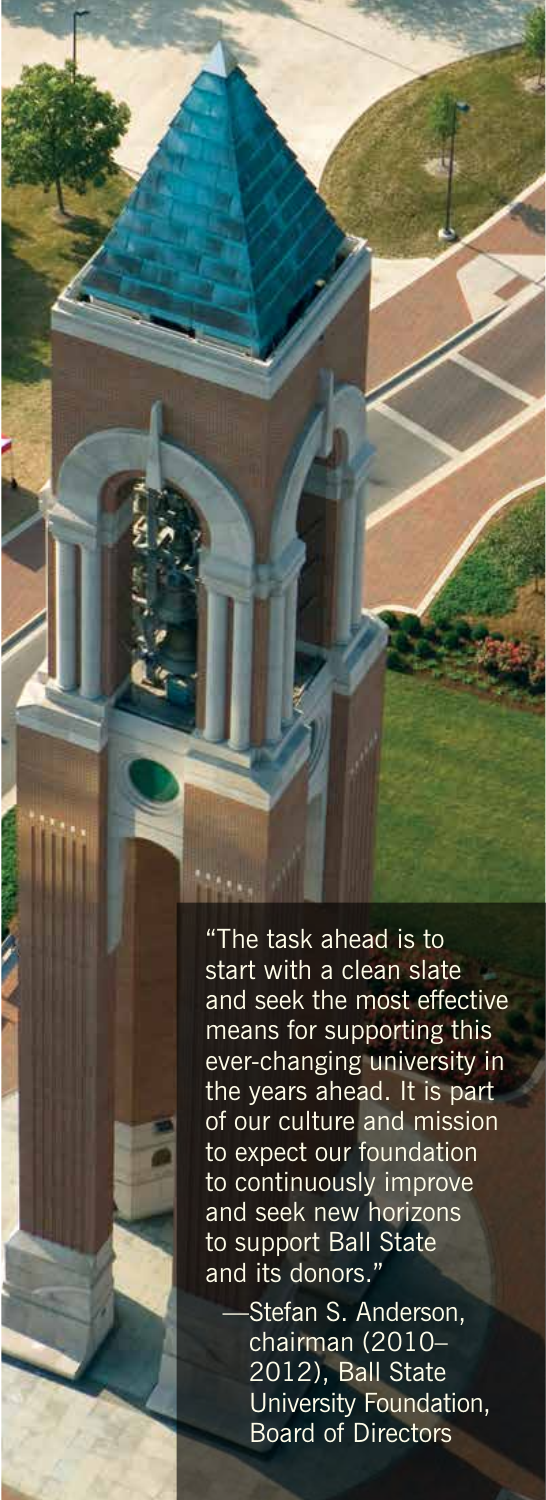#### **Ball State University Foundation**

P.O. Box 672 Muncie, IN 47308-0672 765-285-8312 888-235-0058 (toll-free) **www.bsu.edu/bsufoundation**

#### **Administrative Staff**

| David Bahlmann     | President/CEO                                 |
|--------------------|-----------------------------------------------|
| <b>Carol Young</b> | Executive Secretary to the President          |
|                    | Assistant Secretary to the Board of Directors |

#### **Planned Giving and Endowment Stewardship Staff**

| <b>Philip Purcell</b>  | Vice President for Planned Giving and         |
|------------------------|-----------------------------------------------|
|                        | Endowment Stewardship                         |
| Lori Kinnett           | Administrative Coordinator for Planned Giving |
| <b>Peggy Hensley</b>   | <b>Communications Coordinator</b>             |
| DeAnna May             | Associate Vice President for Communications   |
| <b>Valerie Hurwitz</b> | Coordinator for Planned Gift Stewardship      |
| Amy Thomas             | Associate Vice President for Fund Stewardship |
|                        |                                               |

#### **Financial Staff**

| Chief Investment Officer                       |
|------------------------------------------------|
| Vice President for Operations and Treasurer    |
| <b>Gift Processor</b>                          |
| Controller                                     |
| Senior Financial Assistant                     |
| Receptionist/Administrative Assistant          |
| to the Vice President for Operations/Treasurer |
| <b>Gift Processing Coordinator</b>             |
| <b>Financial Assistant</b>                     |
|                                                |

#### **University Advancement**

Frank A. Bracken Administration Building Ball State University Muncie, IN 47306-0082 765-285-1633

| T.W. Hudson Akin  | Vice President for University Advancement |
|-------------------|-------------------------------------------|
| <b>Candy Dodd</b> | Secretary to the Vice President           |
|                   | for University Advancement                |

#### **Office of University Development**

Alumni Center Ball State University Muncie, IN 47306-0082 765-285-8261• 866-953-2653 (toll-free) **www.bsu.edu/giving**

**Charles "Chip" Jaggers** Executive Director **Emily Vandever Director of Phonathon** 

**Stephanie Arnold Director of Development Derek Berger Director of Development Sue Bonneau** Prospect Research Specialist **Andrea Bordenkecher** Director of Foundation Relations<br> **Jean Kramer Crosby** Director of Donor Relations **Director of Donor Relations Brenda Davis Director of Development Brad Edmondson** Director of Athletic Development **Sylvia Ewert Assistant Director for Administration Christy Huston** Director of Development **Sarah Jenkins Director of Development Darleen Lugenbuhl Barlet Director of Development Jennifer Marsh**  Director of Development **Susan Savage Director of Annual Giving**